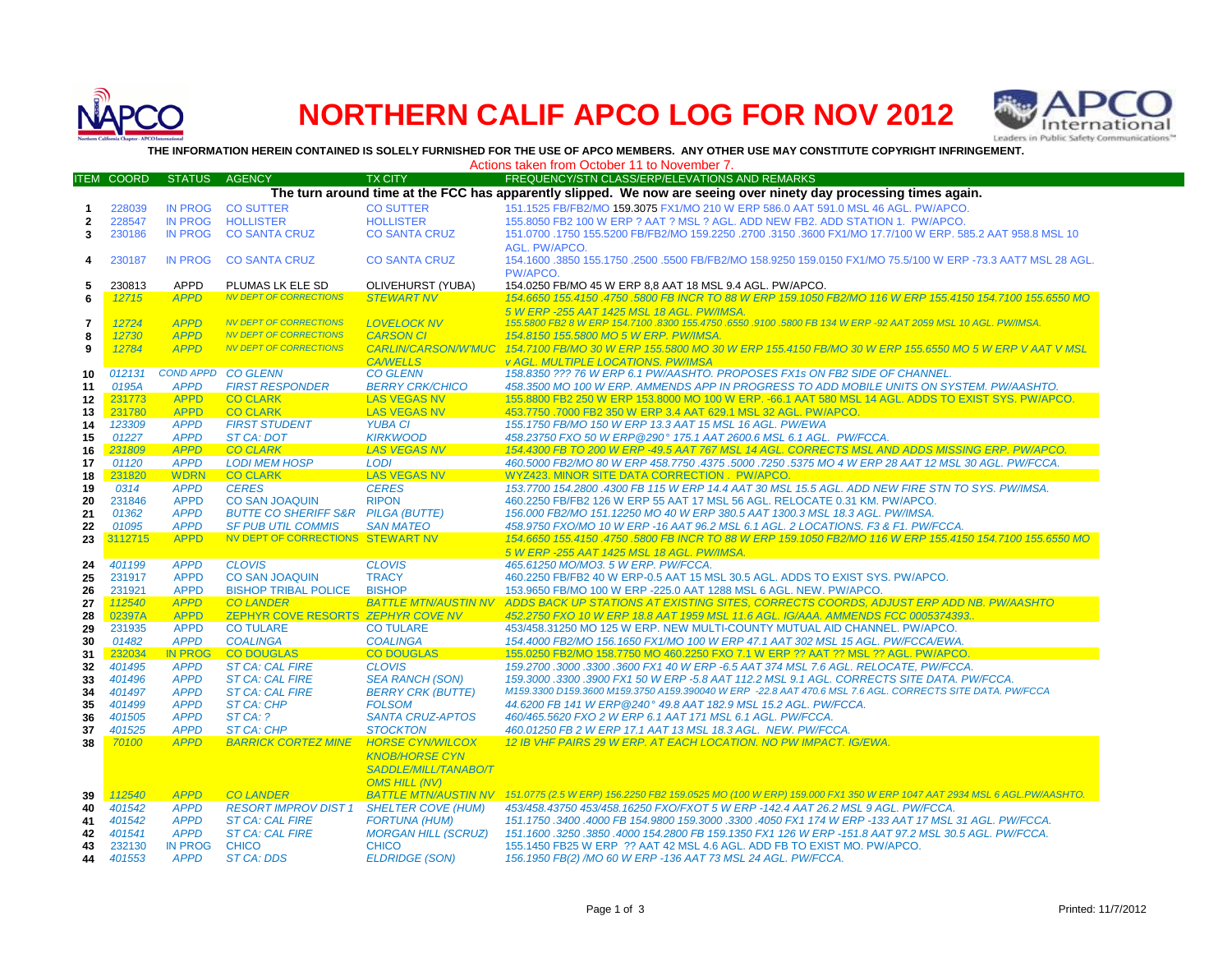|    | Actions taken from October 11 to November 7. |                |                             |                            |                                                                                                                 |  |  |  |
|----|----------------------------------------------|----------------|-----------------------------|----------------------------|-----------------------------------------------------------------------------------------------------------------|--|--|--|
|    | <b>ITEM COORD</b>                            | <b>STATUS</b>  | <b>AGENCY</b>               | <b>TX CITY</b>             | FREQUENCY/STN CLASS/ERP/ELEVATIONS AND REMARKS                                                                  |  |  |  |
| 45 | 191322                                       |                | COND APPD HAYWARD USD (YEP) | <b>HAYWARD</b>             | 157.5450 .3250 MO 5 W IG/EWA. 157.5450 .275 .0800 .1250 .1250 .275 .0800 .1250 .275 .6470 .3250 .3250 .6875 .   |  |  |  |
| 46 | 232153                                       | <b>IN PROG</b> | <b>MADERA</b>               | <b>MADERA</b>              | NEW VHF FB/FB2/MO NEW MO 50 W ERP 42 AAT 90 MSL 42 AGL(TANK) INCL 7K60FXE. PW/APCO.                             |  |  |  |
| 47 | 232160                                       | <b>APPD</b>    | <b>CO TULARE</b>            | <b>OROSI</b>               | 159.0300 FX1 75 W ERP -33 AAT 111 MSL 9.8 AGL. RELOCATE. PW/APCO                                                |  |  |  |
| 48 | 401569                                       | <b>APPD</b>    | ST CA: CAL FIRE             | <b>SUSANVILLE</b>          | 159.4050 (2 STN) .3000 .3300 FX1 135 W ERP -128.8 AAT 1251 MSL 15.2 AGL PW/FCCA                                 |  |  |  |
|    |                                              |                |                             |                            |                                                                                                                 |  |  |  |
| 49 | 401247                                       | <b>APPD</b>    | <b>ATWATER</b>              | <b>ATWATER</b>             | 154.2800 .2650 .2950 156.1050 A54.2050 MO 110 W ERP. PW/IMSA                                                    |  |  |  |
| 50 | 401573                                       | <b>APPD</b>    | <b>SUSANVILLE INDIAN</b>    | <b>SUSANVILLE</b>          | 154.0325 FB/MO 25 W ERP -266.1 AAT 1298.7 MSL 6.9 AGL. PW/FCCA                                                  |  |  |  |
| 51 | 112784                                       | <b>APPD</b>    | <b>NV DEPT CORRECTIONS</b>  | <b>CARLIN/CARSON/W'MUC</b> | 154.7100 FB/MO 30/15 W ERP 155.5800 MO 155.4150 FB/MO 30/15 W ERP 155.6550 MO 110 W ERP -83 AAT 1766            |  |  |  |
|    |                                              |                |                             | <b>CA/WELLS</b>            | MSL 8 AGL (SEVERAL SITES) PW/IMSA.FORCED ERP. REDUCTION USING 7K60FXE EMISSION.                                 |  |  |  |
| 52 | 401625                                       | <b>APPD</b>    | ST CA: ??                   | <b>BEN LOMOND/B</b>        | 460.2375 .3625 .6875 FXO 6 W ERP 673.2 AAT 1025.3 MSL 18.3 AGL. PW/FCCA.                                        |  |  |  |
|    |                                              |                |                             | <b>CREEK/LOS</b>           |                                                                                                                 |  |  |  |
|    |                                              |                |                             | GATOS/FELTON               |                                                                                                                 |  |  |  |
| 53 | 401626                                       | <b>APPD</b>    | CO SHASTA                   | <b>RED BLUFF</b>           | 158.7300 FB/FB2 150 W ERP 379 AAT 889.1 MSL 7.6 AGL. PW/FCCA.                                                   |  |  |  |
| 54 | 401608                                       | <b>APPD</b>    | ST CA: VET                  | YOUNTVILLE                 | 153.7400 FB/FB2/MO (EXISTS AS FB) 155.73750 MO 75 W ERP -142.4 AAR 54.6 MSL 26.2 AGL. PW/FCCA                   |  |  |  |
| 55 | 23-Oct                                       | <b>CONC</b>    | CO SAN LUIS OBISPO          | <b>AIRPORT</b>             | 154.0250 FB/MO 153.7850 FB/FB2 70 W ERP ?? AAT 55 MSL 26.6 AGL. PW/APCO                                         |  |  |  |
| 56 | 232201                                       | APPD           | <b>CO LAKE</b>              | <b>KONOCTI</b>             | CORRECT COORDS WQPK986. MINOR MOD. PW/APCO.                                                                     |  |  |  |
| 57 | 401637                                       | <b>APPD</b>    | ST CA: CAL FIRE             | <b>RIVER PINES (AMA)</b>   | 159.2250 .3300 FX1 40 W ERP 5.5 AAT 594 MSL 4.6 AGL. MINOR MODS. PW/FCCA.                                       |  |  |  |
| 58 | 232313                                       | <b>APPD</b>    | ST AZ: ??                   | <b>LITTLE FIELD (MOJ)</b>  | 458.61250 FXO 80 W ERP 460.3750 FB/FB2 200 W ERP 155.4750 FB/FB2 200 W ERP 453.61250 FXO 80 W ERP. 679          |  |  |  |
|    |                                              |                |                             | <b>JACOB LAKE (COCO)</b>   | AAT 2386 MSL 40.5 AGL PW/APCO.                                                                                  |  |  |  |
| 59 | 401650                                       | <b>APPD</b>    | ST CA: CAL FIRE             | CLAYTON (CC)               | M159.3000.3450 FX1 35 W ERP -30.9 AAT 186.5 MSL 18.3 AGL. CORR COORDS& ANT DATA. PW/FCCA.                       |  |  |  |
| 60 | 401651                                       | <b>APPD</b>    | ST CA: DOT                  | SACRAMENTO                 | 460.2500 FB 2 W ERP 7.7 AAT 10.7 MSL 7.6 AGL. (PAGING?) PW/FCCA.                                                |  |  |  |
| 61 | 232381                                       | <b>IN PROG</b> | <b>CO CLARK</b>             | <b>GOOD SPRINGS (CLK)</b>  | 156.0300 158.7450 158.7900 158.9700 159.0300 .0900 .1500 .2100 155.37750 .52750 154.3400 153.9050 FB/FB2 60.5 W |  |  |  |
|    |                                              |                |                             |                            | ERP 453/458.7000 153.8750 154.0250 155.0250 MO 100 W ERP. 1091.7 AAT 2518.6 MSL 10 AGL. PW/APCO.                |  |  |  |
| 62 | 232382                                       | <b>IN PROG</b> | <b>CO CLARK</b>             | <b>LAS VEGAS</b>           | 158.0300 158.7450 158.7900 159.0300 .0900 .1500 .2100 155.3775 .5275 154.0250 MO .3400 FB2 200 W ERP 148.1 AAT  |  |  |  |
|    |                                              |                |                             |                            |                                                                                                                 |  |  |  |
|    |                                              |                |                             | <b>SEARCHLIGHT</b>         | 1172 MSL 6.1 AGL, PW/APCO.                                                                                      |  |  |  |
| 63 | 232327                                       | APPD           | CO SAN JOAQUIN              | RIPON/STOCKTON             | 460.3125 FB/FB2/MO 100 W ERP 18.4 AAT 41.2 MSL 55 AGL. PW/APCO.                                                 |  |  |  |
| 64 | 232329                                       | <b>APPD</b>    | CO SAN JOAQUIN              | <b>TRACY</b>               | 460.2250 FB2 225 W ERP 148.4 AAT 454 MSL 21 AGL. MODS. PW/APCO.                                                 |  |  |  |
| 65 | 232330                                       | APPD           | <b>CO SUTTER</b>            | YUBA CI                    | 460.4250 FB2/FX1/MO 30 W ERP 17.4 AAT 17 MSL 7.6 AGL. PW/APCO.                                                  |  |  |  |
| 66 | 232280                                       | IN PROG        | <b>CO MONTEREY</b>          | <b>SALINAS CARMEL</b>      | 155.7300 154.3700 152.1350 .2400 FB2 150 W ERP 154.3100 153.8150 152.1650 FB2 152.2400 FB 150 W ERP 152.1350    |  |  |  |
|    |                                              |                |                             | SALINAS CARMEL VLY         | FB2 158.7000 .8500 .9775 9.8 W ERP 152.2400 FB 500 W ERP 152.2400 500 W ERP 154.3100 FB2 12.6 W ERP             |  |  |  |
|    |                                              |                |                             |                            | 158.8500 158.9775 MO 200 W ERP 158.8500 158.9775 159.0900 FX1 150 ERP 783.9 AAT 1231 MSL 48.9 AGL.              |  |  |  |
|    |                                              |                |                             | <b>BIG SUR BIG SUR</b>     | WAIVERS. PW/APCO.                                                                                               |  |  |  |
| 67 | 232281                                       | IN PROG        | <b>CO MONTEREY</b>          | SAN ARDO PARKFIELD         | 154.0250 159.1125 FB2 152.2400 158.8050 .9775 FB 150/150/500/24.7/24.7 W ERP 155.7300 FB2 44.9 W ERP 155.9100   |  |  |  |
|    |                                              |                |                             |                            | 154.1750 155.8350 FB2 99 W ERP 154.0250 153.8150 FB2 158.7000 FB 250 W ERP 159.0900 158.8500 158.9775           |  |  |  |
|    |                                              |                |                             | CARMEL VLY BIG SUR         | MO/FX1, WAIVER, PW/APCO.                                                                                        |  |  |  |
| 68 | 232307                                       | <b>APPD</b>    | <b>CO CLARK</b>             | <b>LAS VEGAS</b>           | 158.8200 FB/FB2 100 W ERP 610.5 AAT ?? MSL 22 AGL. MINOR SITE DATA CORRECTION. PW/APCO                          |  |  |  |
| 69 | 232161                                       | <b>APPD</b>    | <b>CO TULARE</b>            | <b>OROSI</b>               | 158,7000 FX1 75 W ERP -33 AAT 111 MSL 9.8 AGL RELOCATION, PW/APCO.                                              |  |  |  |
| 70 | 232162                                       | <b>APPD</b>    | <b>CO TULARE</b>            | <b>FARMERSVILLE</b>        | 159.0300 FX1 75 W ERP14 AAT 108 MSL7.6 AGL. RELOCATION. PW/APCO                                                 |  |  |  |
| 71 | 12-00796                                     | <b>APPD</b>    | JEFFERSON SD                | <b>TRACY</b>               | 155.2950 FB/MO 55 W ERP 157.7250 159.8950 .6600 MO 5 W ERP -38.4 AAT 35 MSL 20 AGL. IG/MRFAC.                   |  |  |  |
| 72 | 112793                                       | <b>APPD</b>    | <b>NV ENERGY</b>            | <b>GARNET (CLARK)</b>      | 152.9150 153.3650 .6575 FB2 18 W ERP 159.7650 160.1100 158.1450 159.5850 .9150 158.2050 159.7650 160.1100       |  |  |  |
|    |                                              |                |                             |                            |                                                                                                                 |  |  |  |
|    |                                              |                |                             |                            | 158.1450 159.5850 .9150 FX1 40 W ERP 153.2075 .5225 .7325 FB2 30 W ERP 158.2050 159.7650 160.1100 152.9150      |  |  |  |
|    |                                              |                |                             |                            | 153.3650 .6570 .2075 .5225 .7325 158.1450 159.5850 .9150 MO 5 W ERP. -65 AAT 488 MSL 49.1 AGL. IG/UTC.          |  |  |  |
| 73 | 401701                                       | <b>APPD</b>    | ST CA: DGS                  | <b>SACRAMENTO</b>          | 453.5500 FB/FB2/MO 15 W ERP (INCR) 4.2 AAT 17.4 MSL 10.7 AGL. PW/FCCA.                                          |  |  |  |
| 74 | 401702                                       | <b>APPD</b>    | ST CA: CAL FIRE             | COALINGA                   | M159.060 .1950 FX1 40 W ERP -42.5 AAT 180.4 MSL 10.7 AGL. RELOCATION OF FIRE STN. PW/FCCA.                      |  |  |  |
| 75 | 401703                                       | <b>APPD</b>    | ST CA: CAL FIRE             | COALINGA                   | 151.3250 .3400 .3700 FB 40 W ERP -42.5 AAT 180.4 MSL 10.7 AGL. RELOCATE, D WB. PW/FCCA.                         |  |  |  |
| 76 | 401704                                       | <b>APPD</b>    | ST CA: CAL FIRE             | <b>CLOVIS</b>              | 159.2700.3000.3300.3600 FX1 40 W ERP -196.5 AAT 324 MSL 10.7 AGL RELOCATE. PW/FCCA.                             |  |  |  |
| 77 | 401705                                       | <b>APPD</b>    | ST CA: CAL FIRE             | <b>CLOVIS</b>              | 159.0600.1950 FX1 40 W ERP -196.5 AAT 324 MSL 10.7 AGL RELOCATE. PW/FCCA.                                       |  |  |  |
| 78 | 401708                                       | <b>APPD</b>    | ST CA: CAL FIRE             | CAMINO (EL D)              | 151.1600 151.3700 .3850 FB 126 W ERP 159.2250 .3000 .3300 FX1 40 W ERP 168.1 AAT 1029.9 MSL 7.6 AGL. PW/FCCA.   |  |  |  |
| 79 | 401713                                       | <b>APPD</b>    | CO SONOMA                   | CO SONOMA                  | 460/465.23750 MO 50 W ERP PW/FCCA.                                                                              |  |  |  |
| 80 | 135935                                       | <b>APPD</b>    | <b>SOUTHWEST AIRLINES</b>   | <b>LAS VEGAS -MCCARRAN</b> | 453.0000 FB2/MO 20 W ERP -21 AAT 646 MSL 7.9 AGL YG/EWA.                                                        |  |  |  |
| 81 | 232555                                       | APPD           | <b>MENDOCINO FPD</b>        | <b>MENDOCINO</b>           | 154.2050 FB/MO 150 W ERP 18.4 AAT 61 MSL 15 AGL. RESTORE. PW/APCO.                                              |  |  |  |
| 82 | 232554                                       | <b>IN PROG</b> | <b>CO MINERAL</b>           | <b>HAWTHORNE MINA</b>      | 154.4150 FB2 (3 LOCATIONS) 153.7700 MO 150 W ERP 969.5 AAT 2800 MSL 2 AGL. PW/APCO. 90.205 ISSUE.               |  |  |  |
| 83 | 401735                                       | APPD           | CO SONOMA                   | <b>GUERNEVILLE</b>         | 460.28750 MO 50 W ERP PW/IMSA.                                                                                  |  |  |  |
| 84 | 232583                                       | <b>APPD</b>    | <b>CO CLARK</b>             | <b>LAS VEGAS</b>           | 154.6500 FX1 30 W ERP 450.8 AAT 2682 MSL 6 AGL. ADD P25. SUPPLY MISSING FILE DATA. PW/APCO.                     |  |  |  |
| 85 | 232584                                       | <b>APPD</b>    | <b>CO CLARK</b>             | <b>LAUGHLIN</b>            | 153.9950 FB2 (IS FB) -245.2 AAT 165 MSL 12.2 AGL. SUPPLY MISSING FILE DATA. PW/APCO.                            |  |  |  |
| 86 | 232613                                       | <b>APPD</b>    | <b>CO CLARK</b>             | <b>LAS VEGAS</b>           | 155.8350 FB 30 W ERP 450.8 AAT 2560 MSL 6 AGL SUPPLY MISSING FILE DATA. PW/APCO.                                |  |  |  |
| 87 | 232621                                       | <b>APPD</b>    | <b>CO CLARK</b>             | <b>LAS VEGAS</b>           | 155.2200 MO 75 W ERP. ADD TO EXISTING SYS. PW/APCO.                                                             |  |  |  |
| 88 | 232638                                       | <b>APPD</b>    | <b>CO CLARK</b>             | <b>LAS VEGAS</b>           | 153.9050 MO 80 W ERP. SUPPLY MISSING FILE DATA, INCR MO#, ADD P25. PW/APCO.                                     |  |  |  |
|    |                                              |                |                             |                            |                                                                                                                 |  |  |  |